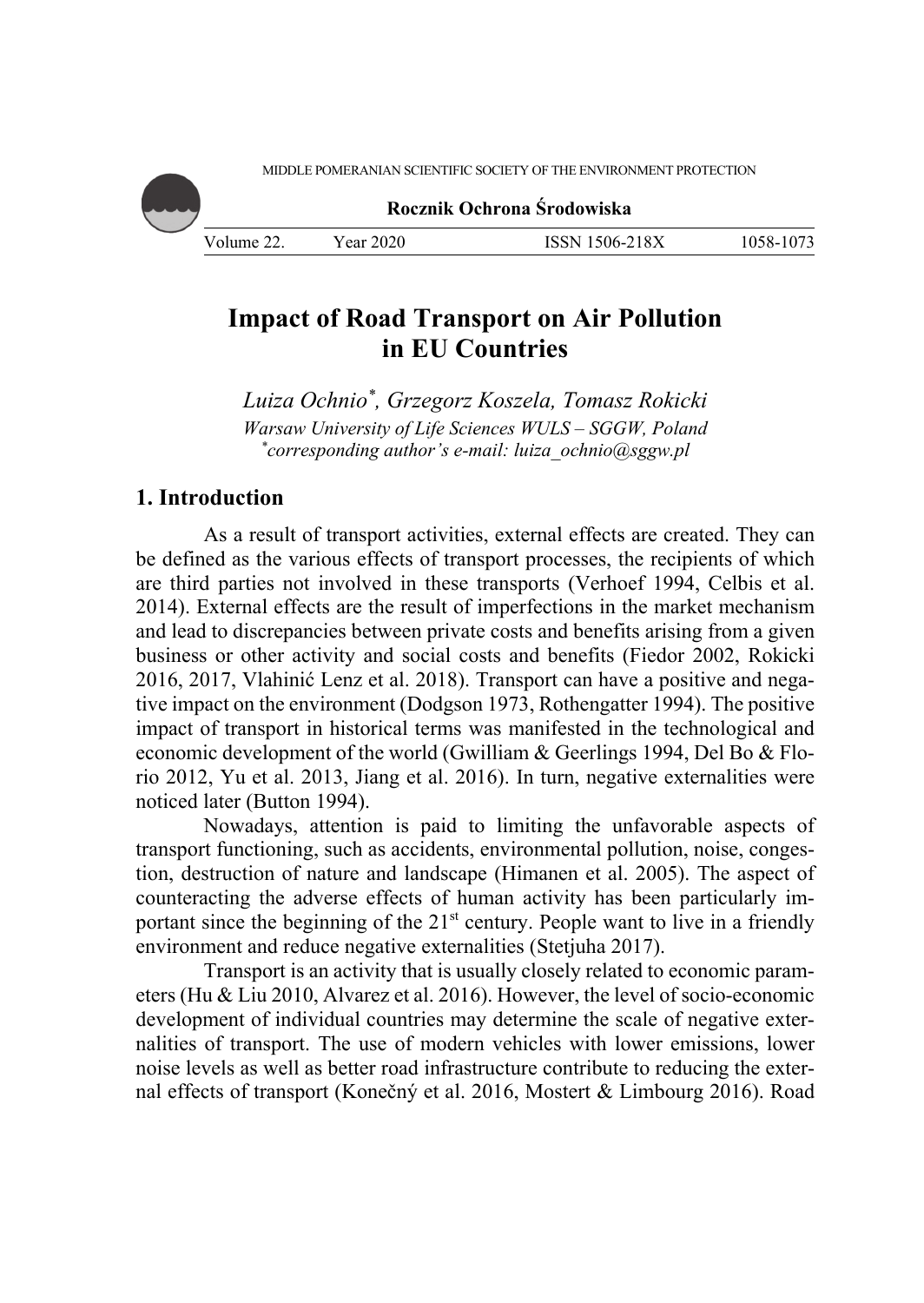transport dominated in most EU countries. It was also a mode of transport generating the most negative externalities (Mostert et al. 2017).

### **2. Literature review**

Air pollutants can be classified as primary or secondary. Road transport mainly emits primary pollution, i.e. going directly to the atmosphere. The main primary air pollutants include particulate matter (PM), black carbon (BC), sulfur oxides  $(SO_x)$ , nitrogen oxides  $(NO_x)$ , ammonia  $(NH_3)$ , carbon monoxide  $(CO)$ , methane (CH4), non-methane volatile organic compounds (NMVOC). The most important secondary air pollutants are PM, ozone  $(O_3)$  and nitrogen dioxide  $(NO<sub>2</sub>)$  formed in the atmosphere (Peters & Jouvanis 1979, Builties & Paine 2003, Daly & Zannetti 2007, Al-Dhurafi et al. 2018, Sówka et al. 2020, Kamińska & Turek 2020).

Total emission of pollutants in the European Union in the years 2000- 2017 decreased in relation to the concentration of PM,  $O_3$  and NO<sub>2</sub> in the air, as well as arsenic (As), cadmium (Cd), nickel (Ni), lead (Pb), mercury (Hg). The largest reduction was achieved for  $SO_x$  (by 77%), and for  $NH_3$  (9%) (EEA 2019a). Road transport is a major sector contributing to emissions of air pollutants in Europe. The research is based on transport work performed during the transport of people and goods, using cars, motorbikes, buses and coaches (EEA 2018, European Commission 2018). In 2017, road transport in the EU accounted for 39% of emission of NO<sub>x</sub>, 18% BC, 19% NH<sub>3</sub>, 11% of PM<sub>2.5</sub> and PM<sub>10</sub> particles (EEA 2019b, 2019c).

In the road transport sector, emissions of key pollutants (e.g.  $NO_x$ ) have decreased significantly, despite a gradual increase in the volume of passengers and freight transported. The reason was the initiation of actions at EU level to counteract air pollution from transport, which at the same time enabled the development of the transport sector. An example is regulating emissions by setting emission standards (e.g. Euro 1-6) or setting fuel quality requirements (Dore et al. 2003, Fameli & Assimakopoulos 2015, Dzikuc et al. 2017, Grange et al. 2017, Dzikuc & Dzikuc 2018).

In the years 2000-2017 emissions of air pollutants showed a significant separation from economic activity measured by the value of GDP, which was desirable due to environmental protection and increased productivity. Every euro of GDP generated was associated with ever lower emissions of air pollutants in subsequent years. Success in this area was the result of increased policy regulation and implementation, fuel type swapping, technology improvements and process efficiency, and increased consumption of goods produced in industries outside the EU (Brand 2016, Crippa et al. 2016, Guevara 2016, Rokicki et al. 2018, EEA 2019a, Koszela et al., 2019). EU countries were diverse across the EU in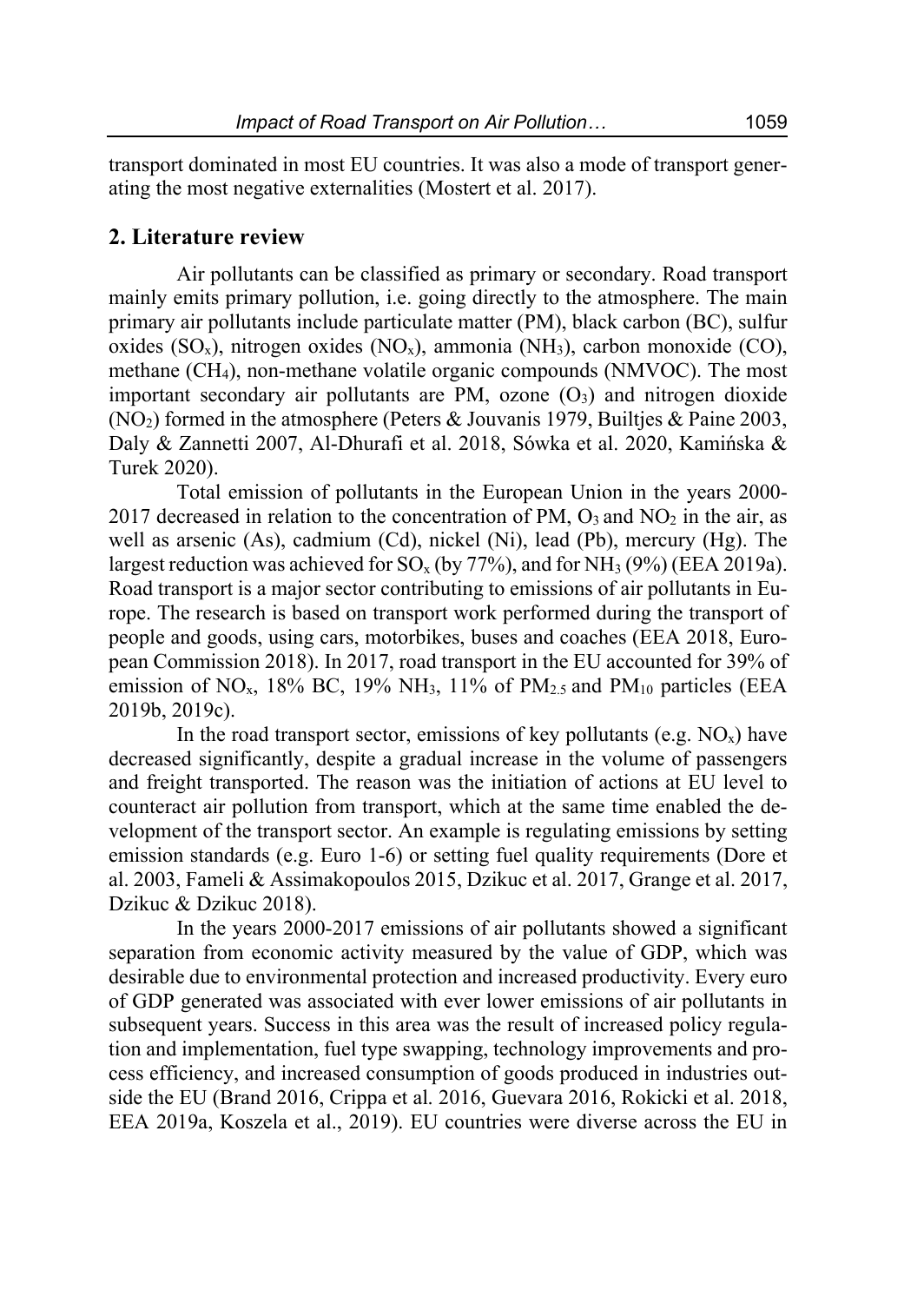terms of GDP volume, specialization of production, socio-economic characteristics and innovation (Chapman & Meliciani 2017). According to the Kuznets environmental curve, economic development causes an increase in environmental pollution up to a certain point. Later, this impact decreases with economic development, as environmental pressure rises faster than income at early stages of the country's development and slows down relative to GDP growth at higher income levels (Stern et al. 1996, Ansuategi et al. 1998, Andreoni & Levinson 2001) . The dependence presented has been confirmed by the example of economically developed countries (e.g. Apergis & Ozturk 2015, Jebli et al. 2016, Lau et al. 2018), but not fully confirmed in developing countries (e.g. Al-Mulali et al. 2015, Dasgupta et al. 2002, Harbaugh et al. 2002, Cole 2003, Dinda 2004). In developing countries, environmental protection depends on economic liberalization, legal regulations and the use of low-carbon technologies. Developing countries often follow the example of developed countries, adopting their environmental solutions with a short delay (Stern 2004).

Many studies have found a significant relationship between transport infrastructure and economic growth. At the same time, more extensive road infrastructure and urbanization contribute to greater emissions of pollutants into the environment. The level of economic development of the country is also of great importance in this aspect (Achour & Belloumi 2016, Saidi & Hammami 2017, Baloch 2018, Gherghina et al. 2018).

# **3. Aim, materials and methods**

The main purpose of the work is to show the level of air pollution emitted by road transport and its relationship with economic development and transport infrastructure in European Union countries. The specific objectives are: to present the diversity of pollutant emissions from road transport in countries, to show the dynamics of changes in this area, to determine the relationships and regularities between the level of economic development, road infrastructure equipment and air pollution emissions in EU countries. The paper presents a hypothesis according to which in the EU countries in 2006-2017, the regularities between the level of economic development and the emission of pollutants from road transport were confirmed in accordance with the Kuznets environmental curve. All EU Member States were selected for research as of December 31, 2017 (28 countries). The research period concerned the years 2006-2017. The sources of materials were EUROSTAT data, literature on the subject. In the paper, one of the methods of multidimensional data analysis was used to build a ranking of EU countries in terms of emissions of harmful substances into the air. As part of this method, a synthetic indicator constructed based on normalized variables by the method of zeroed unitarisation was used. The determination of this indicator allowed the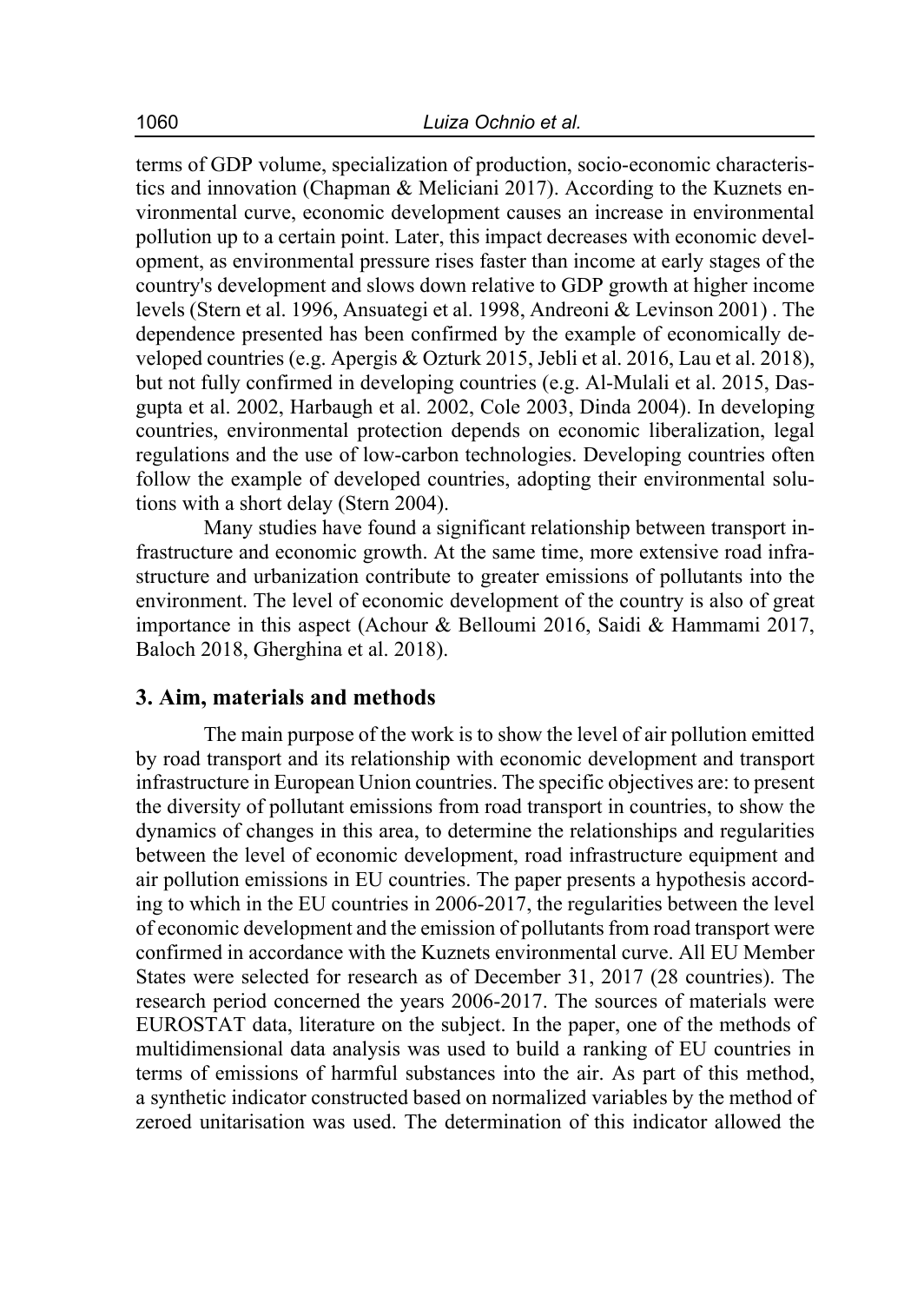creation of an appropriate ranking and was the basis for the division of facilities (in this case EU countries) into classes (Kukuła 2014).

The following 14 diagnostic variables treated as stimulants were taken into account in the study (average for the years 2014-2017 for 28 countries):

 $X_1$  – length of roads in km per km<sup>2</sup> of the country,

 $X_2$  – number of vehicles in units per population,

 $X_3$  – NH<sub>3</sub> emissions in tons per road length in km,

 $X_4$  – NH<sub>3</sub> emissions in tons per number of vehicles,

 $X_5$  – NMVOC emissions in tons per road length in km,

 $X_6$  – NMVOC emissions in tons per number of vehicles,

 $X_7$  – PM<sub>2.5</sub> emissions in tons per road length in km,

 $X_8 - PM_{2.5}$  emission in tons per number of vehicles,

 $X_9$  – PM<sub>10</sub> emission in tons per road length in km,

 $X_{10}$  – PM<sub>10</sub> emission in tons per number of vehicles,

 $X_{11}$  – SO emission in tons per road length in km,

 $X_{12}$  – SO emission in tons per number of vehicles,

 $X_{13}$  – NO emission in tons per road length in km,

 $X_{14}$  – NO emission in tons per number of vehicles.

These variables were normalized by the method of zeroed unitarisation. This normalization of variables is very often used in multidimensional data analysis. A detailed description of this method can be found eg. in the paper of K. Kukuła (Kukuła 2014). It's unquestionable advantage is that the normalized variables always take values from the interval [0, 1] and the ranges of variability always have the same width. Then a synthetic index Q was created, being the arithmetic mean of normalized variables. Based on the size of this indicator, a ranking was created of countries that least or poison the environment through road transport, and a division of these countries into 3 groups was made using the parameter k. It was decided to use the parameters k, because this method shows the natural division of variability– in this case, the synthetic variable Q. So taking into account the number of objects and the convenient interpretation of the obtained results, it was set to create 3 groups. Therefore, the range of the Q index in determining the k parameter was divided into 3 according to the formula:

$$
k = \frac{R(Q)}{3} \quad \text{where } R(Q) \text{ is a range} \tag{1}
$$
\n
$$
Q_i \in [\max_i Q_i - k, \max_i Q_i] - \text{Group 1}
$$
\n
$$
Q_i \in [\max_i Q_i - 2k, \max_i Q_i - k] - \text{Group 2}
$$
\n
$$
Q_i \in [\max_i Q_i - 3k, \max_i Q_i - 2k] - \text{Group 3}
$$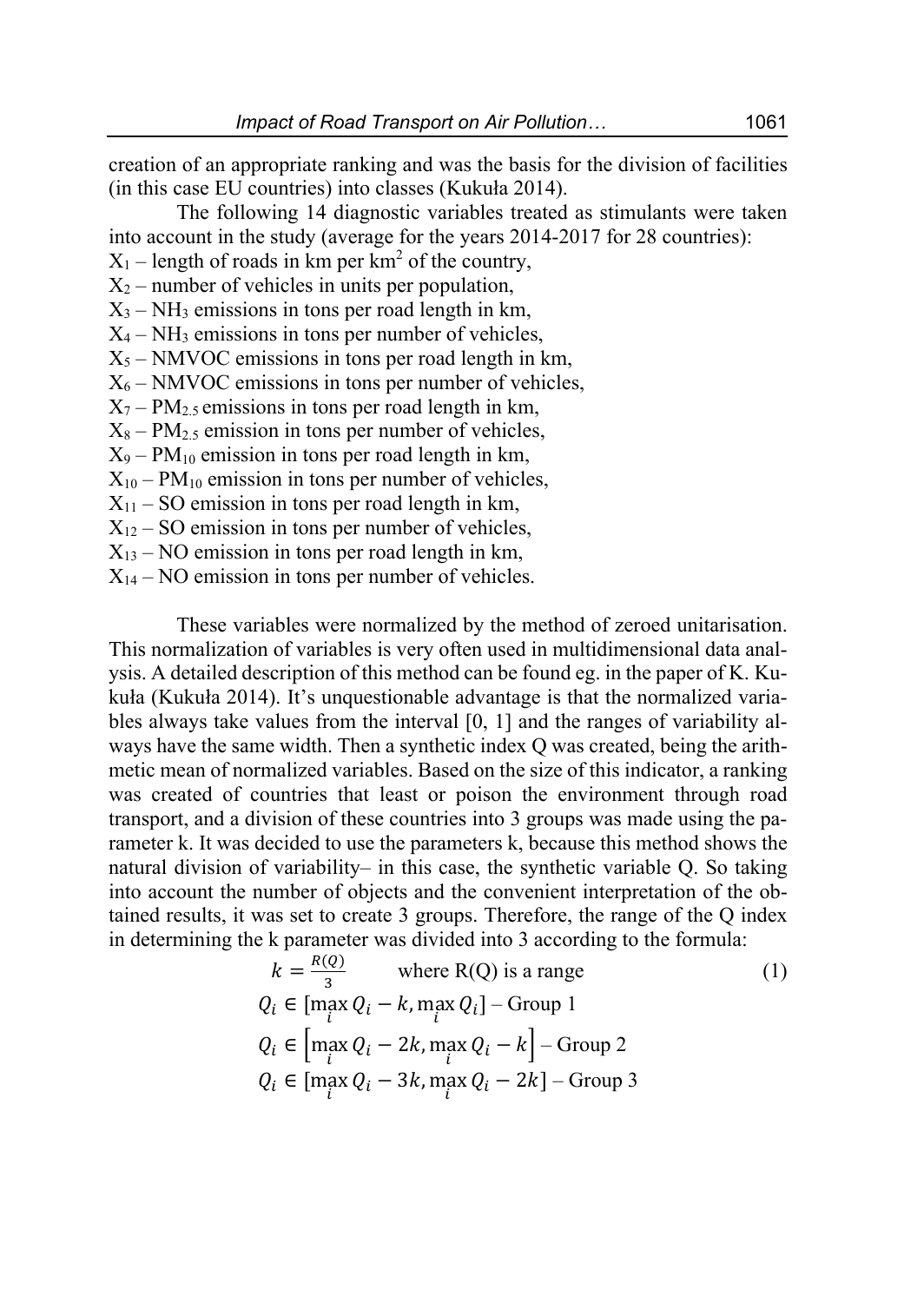### **4. Research results**

The emission of harmful compounds into the atmosphere and the diversity of its level in the EU countries is associated with various aspects of transport – the number of transporting cars, but also length and quality of roads used by vehicles. Figures 1 and 2 graphically illustrate the average annual rate of change in pollutant emissions (of four compounds: NMVOC,  $NH_3$ ,  $PM_{2.5}$  and  $PM_{10}$ ) for road transport in the years 2006-2017.



**Fig. 1.** The average annual rate of change in NMVOC and NH3 emissions in the European Union countries in the years 2006-2017. Source: author's elaboration based upon EUROSTAT

The average for the entire European Union is marked with a striped bar, the countries with the highest emission reductions of these substances are at the top of the chart, while at the bottom are the countries that have reduced the emission the least or even increased it. For example: the largest NMVOC emitters in the European Union in 2017 were Italy (19.5%), Germany (16.40%), Poland (14.97%) and the rest countries (49.07%), the lowest emissions were recorded in Malta, Luxembourg and Estonia (EUROSTAT). The emission of NMVOC is reduced the fastest by United Kingdom and the Scandinavian countries and Northern Europe (Finland, Estonia, Sweden), while in Poland the pace of change is the slowest (the zero value for NMVOC in Greece is probably due to the lack of data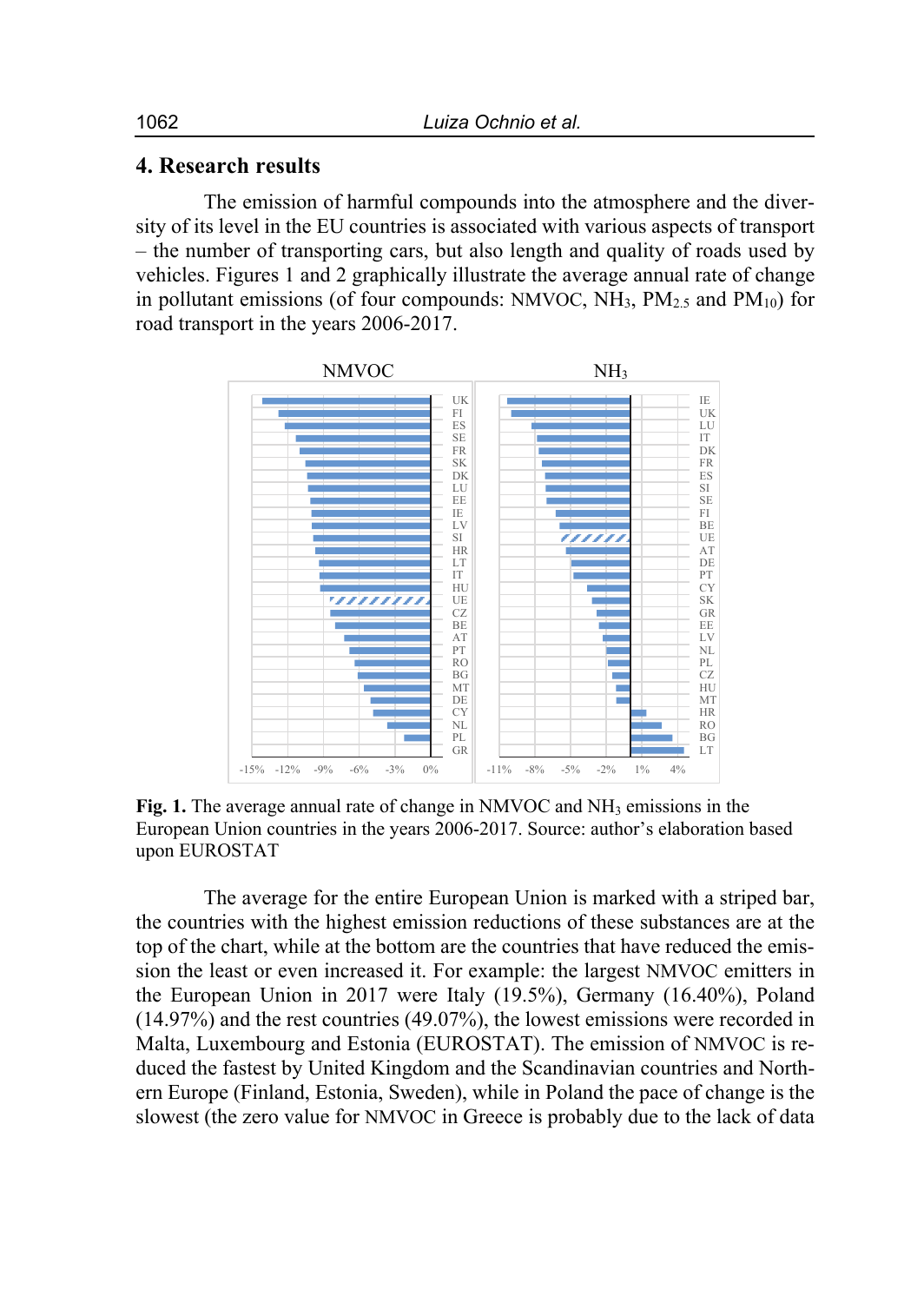in the Eurostat report). The largest  $NH_3$  emitters in Europe in 2017 were Germany (22.36%), Italy (10.59%), United Kingdom (9.42%), Poland (9.08%), Netherlands (7.96%) (EUROSTAT), although EU directives force EU countries to reduce emissions. Ireland, the United Kingdom and Luxembourg are the countries that lower NH<sub>3</sub> emissions the fastest, while Lithuania, Bulgaria, Romania and Croatia have increased them in the long term. The high average growth rate of NH3 emissions in Lithuania is caused by a very high relative increase in emissions in 2011 compared to 2010 (91.53%), which influenced the overall assessment of the rate of change in emissions for the whole 12 years, but Lithuania is one of the countries with the lowest emission of this compound.



**Fig. 2.** The average annual rate of change in  $PM_{2.5}$  and  $PM_{10}$  emissions in European Union countries in 2006-2017. Source: author's elaboration based upon EUROSTAT

The largest emitters of  $PM_{2.5}$  in 2017 are: France (17.16%), Germany (13.04%), Italy (11.44%), Poland (10.51%), while of  $PM_{10}$  France (13.48%), Germany (12.27%), Italy (9.40%), United Kingdom (8.93%), Poland (8.25%) (EUROSTAT). The average annual increase in dust emissions of  $PM_{2.5}$  and  $PM_{10}$ type for Poland, Lithuania and Romania is noteworthy, while in the remaining "28" countries a rather downward trend can be observed. In the case of  $PM_{10}$ emissions, the average growth rate still applies to Malta and Sweden, but these countries have some of the lowest levels of dust emissions across the Union.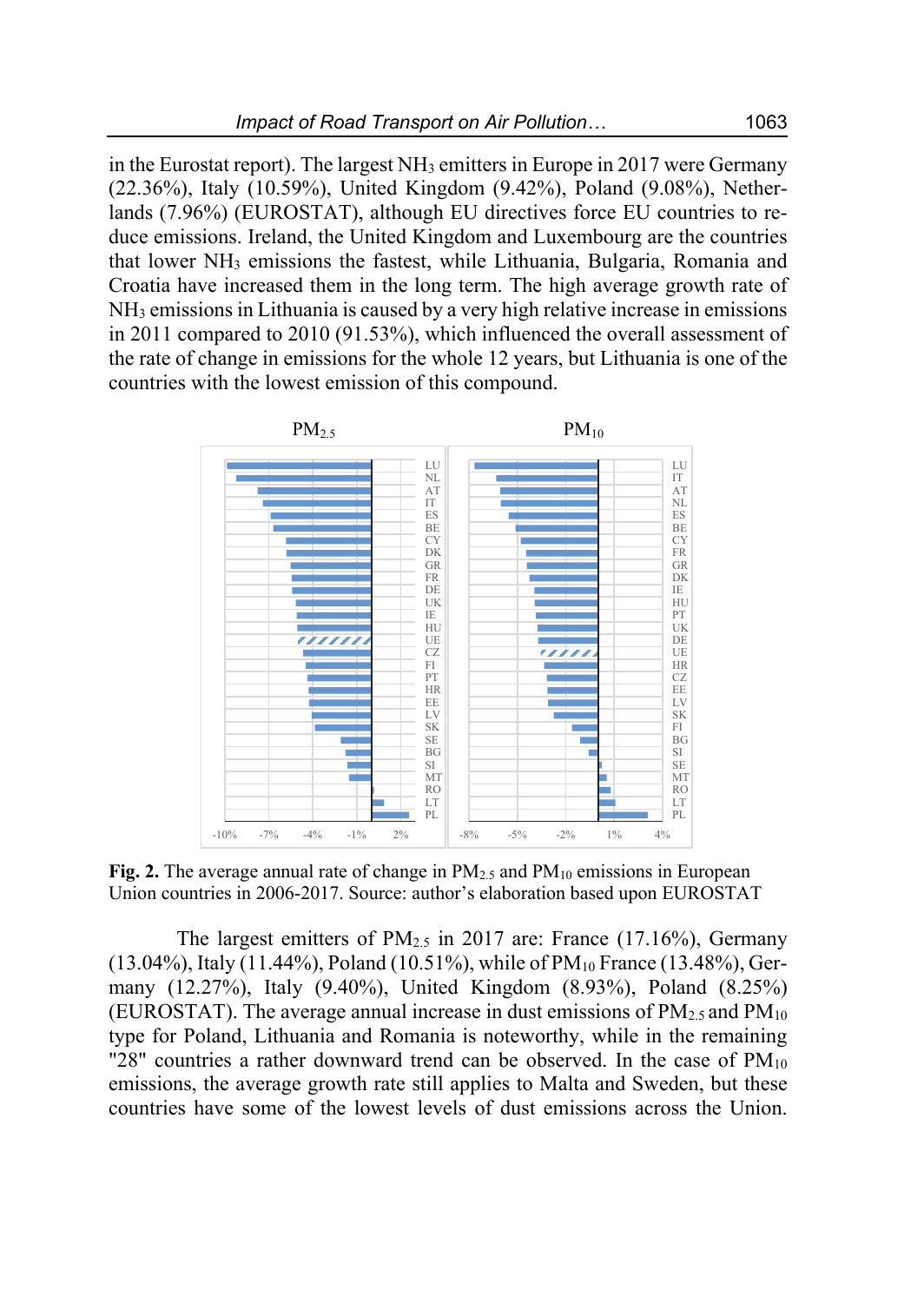Other pollutants from transport are sulfur oxides and nitrogen oxides for which the highest emissions are recorded by the United Kingdom (21.67%), France  $(14.20\%)$ , Germany  $(14.12\%)$ , Poland  $(9.18\%)$  – sulfur oxide and the same countries were leaders in nitrogen oxides emissions – gaining total together 63.06% (EUROSTAT). These infamous statements show that Poland is one of the largest transport "polluters" of the environment, and in terms of the rate of change in emissions of both oxides, it is on the last place in the ranking (Fig. 3).



**Fig. 3.** The average annual rate of changes in sulfur and nitrogen oxides emissions in the European Union in the years 2006-2017. Source: author's elaboration based upon EUROSTAT

The development of road infrastructure and increasing number of vehicles adversely affect the emission of harmful substances. Table 1 summarizes the correlation coefficients for the data from three 4-year time subperiods of the 12 year period studied. The data for which the correlation coefficients were calculated are arithmetic averages for 28 EU countries from 4 years for each of the subperiods. Their high values (from  $0.47$  to even  $0.96$ -0.98 in the case of  $PM_{2.5}$ and  $PM_{10}$  and the number of cars and  $NO<sub>x</sub>$  and the number of cars) confirm this relationship.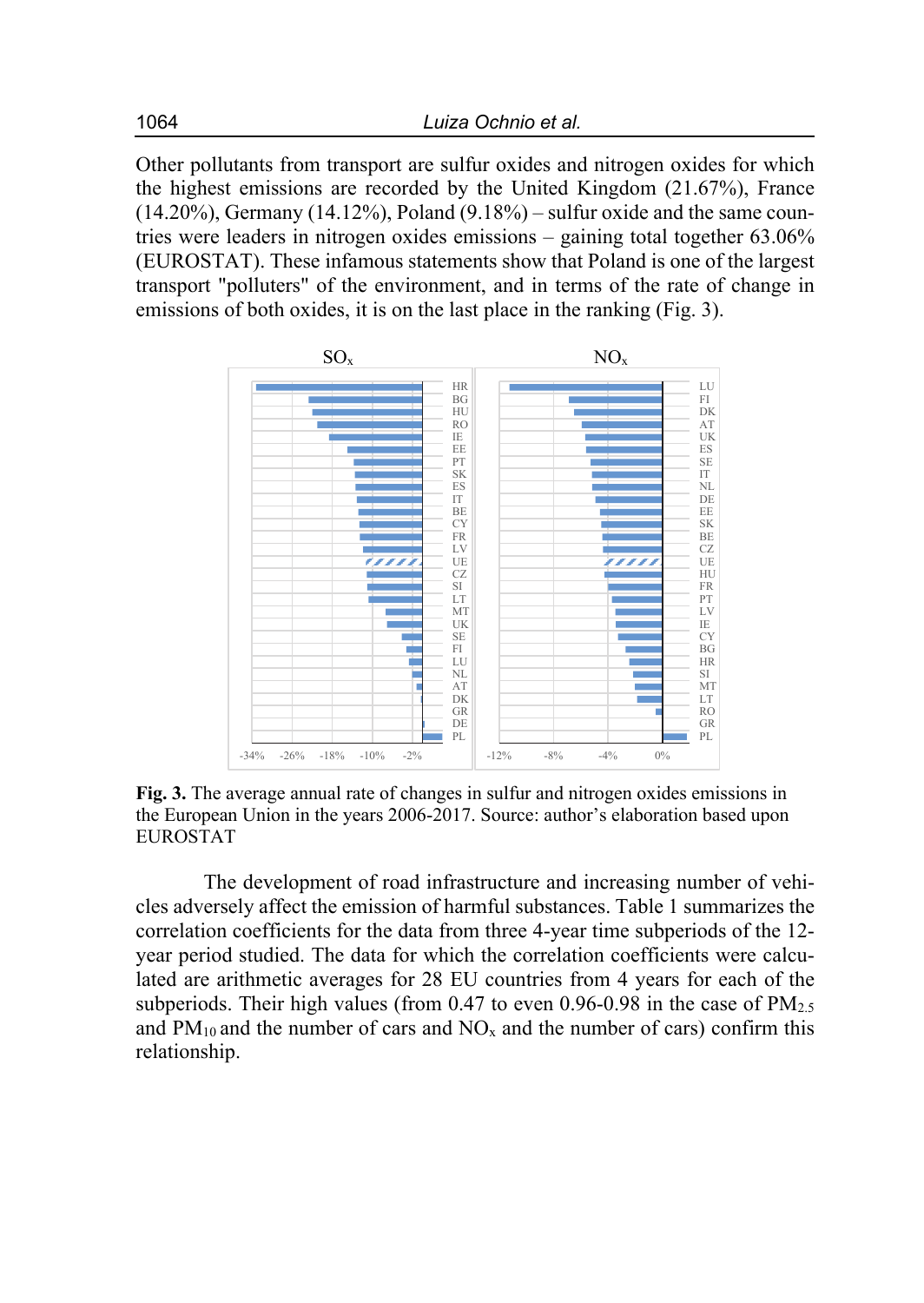**Table 1.** Correlation coefficients between the average road length and the number of cars and the emission of air pollutants. Source: author's elaboration based upon EUROSTAT

|                   | 2014-2017 |      | 2010-2013 |      | 2006-2009  |      |  |
|-------------------|-----------|------|-----------|------|------------|------|--|
|                   | AVH       | LOR  | AVH       | LOR  | <b>AVH</b> | LOR  |  |
| NH <sub>3</sub>   | 0.90      | 0.47 | 0.92      | 0.52 | 0.94       | 0.55 |  |
| NMLZO             | 0.89      | 0.53 | 0.90      | 0.60 | 0.92       | 0.66 |  |
| PM <sub>2.5</sub> | 0.96      | 0.83 | 0.96      | 0.84 | 0.96       | 0.80 |  |
| $PM_{10}$         | 0.94      | 0.79 | 0.95      | 0.82 | 0.96       | 0.79 |  |
| $SO_{x}$          | 0.88      | 0.71 | 0.81      | 0.66 | 0.59       | 0.63 |  |
| NO.               | 0.98      | 0.77 | 0.98      | 0.77 | 0.98       | 0.75 |  |

Legend: LOR – Lenght of the roads – mean value, AVH – All vehicles (except trailers and motorcycles) – the mean value

Figure 4 presents the average rate of change of gross domestic product over the 12 years studied. A certain relationship can be observed here between the average GDP growth rate and the growth rate of pollutant emissions for relatively new EU members such as Poland, Lithuania, Romania and Bulgaria. This conclusion is confirmed by the analysis of the relationship between the average rate of change in consumer spending per capita and the rate of emission of harmful substances – the results are very similar. This correlation lies in the fact that the high growth rate of these two economic indicators is accompanied by a higher growth rate of pollutant emissions.



**Fig. 4.** The average rate of change of Gross Domestic Product in the European Union in the years 2006-2017. Source: author's elaboration based upon EUROSTAT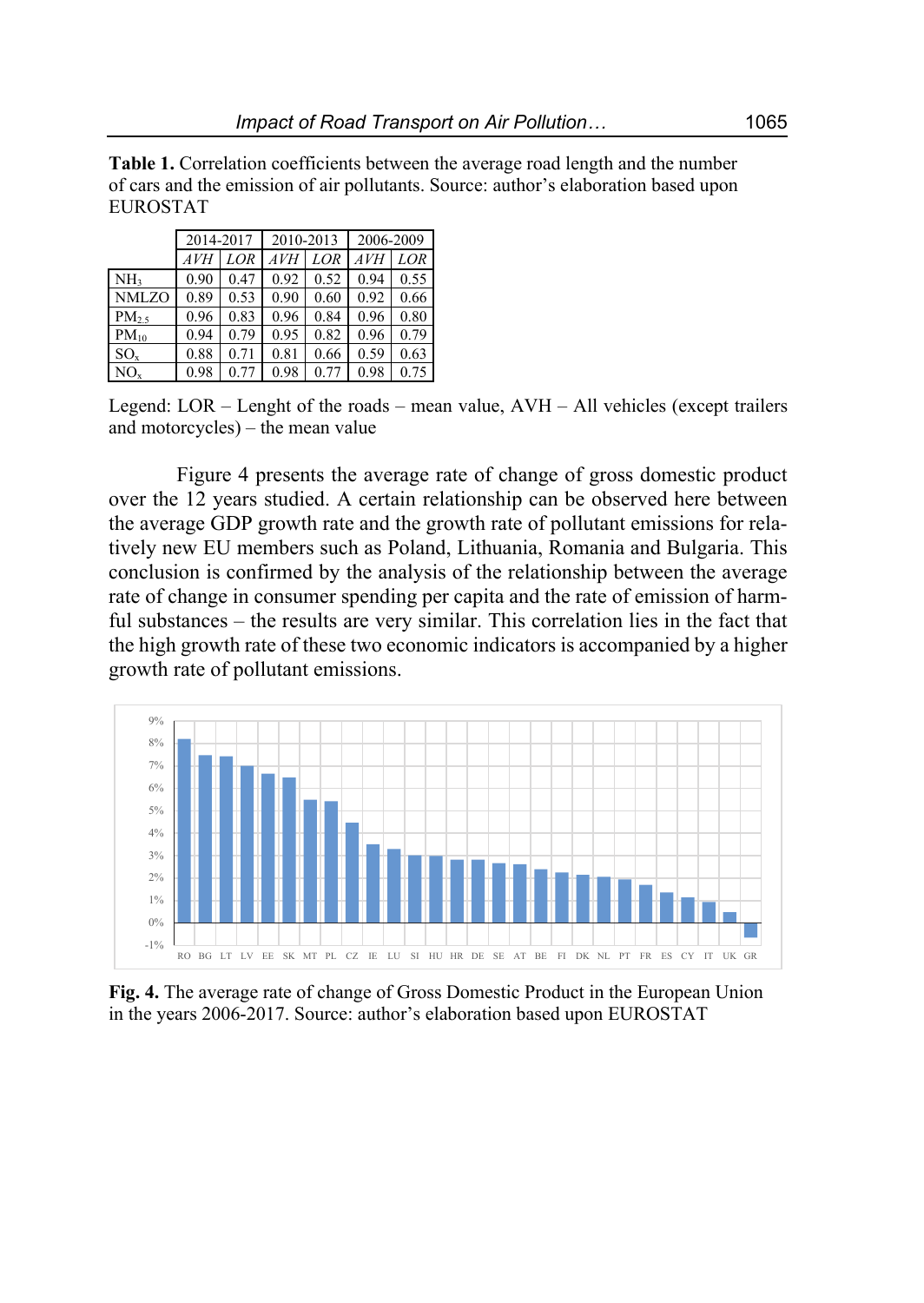In this case, it should be noted that the high position of Ireland is largely the result of a large increase in GDP in 2015 compared to 2014. This anomaly was caused by a large injection of foreign capital, which positively affected Ireland's GDP.

Figures 5 and 6 show the relationship between average GDP and average consumption expenditure and the average annual rate of change in emissions of harmful substances into the air in the period 2006-2017. The drawings illustrate the hypothesis of an increase in emissions of transport-related pollution along with the increasing rate of growth of economic development indicators such as GDP or FCE. The graphs in Figures 4 and 5 also clearly show that the increase in emissions depends on the level of economic development. It is easy to notice that countries with a high level of GDP or FCE were characterized by declines in emissions of harmful substances, in contrast to countries that are at a much lower economic level. The bend representing the average rate of change in emissions of harmful substances maintains a clear upward trend along with the decreasing GDP or FCE level, which confirms compliance with Kuznets's environmental theory. The results are somewhat disturbing for NMVOC emissions Greece due to the lack of data on emissions of this dust.



**Fig. 5.** The average rate of change in Gross Domestic Product and the average annual rate of change in emissions of selected pollutants in the European Union in 2006-2017. Source: author's elaboration based upon EUROSTAT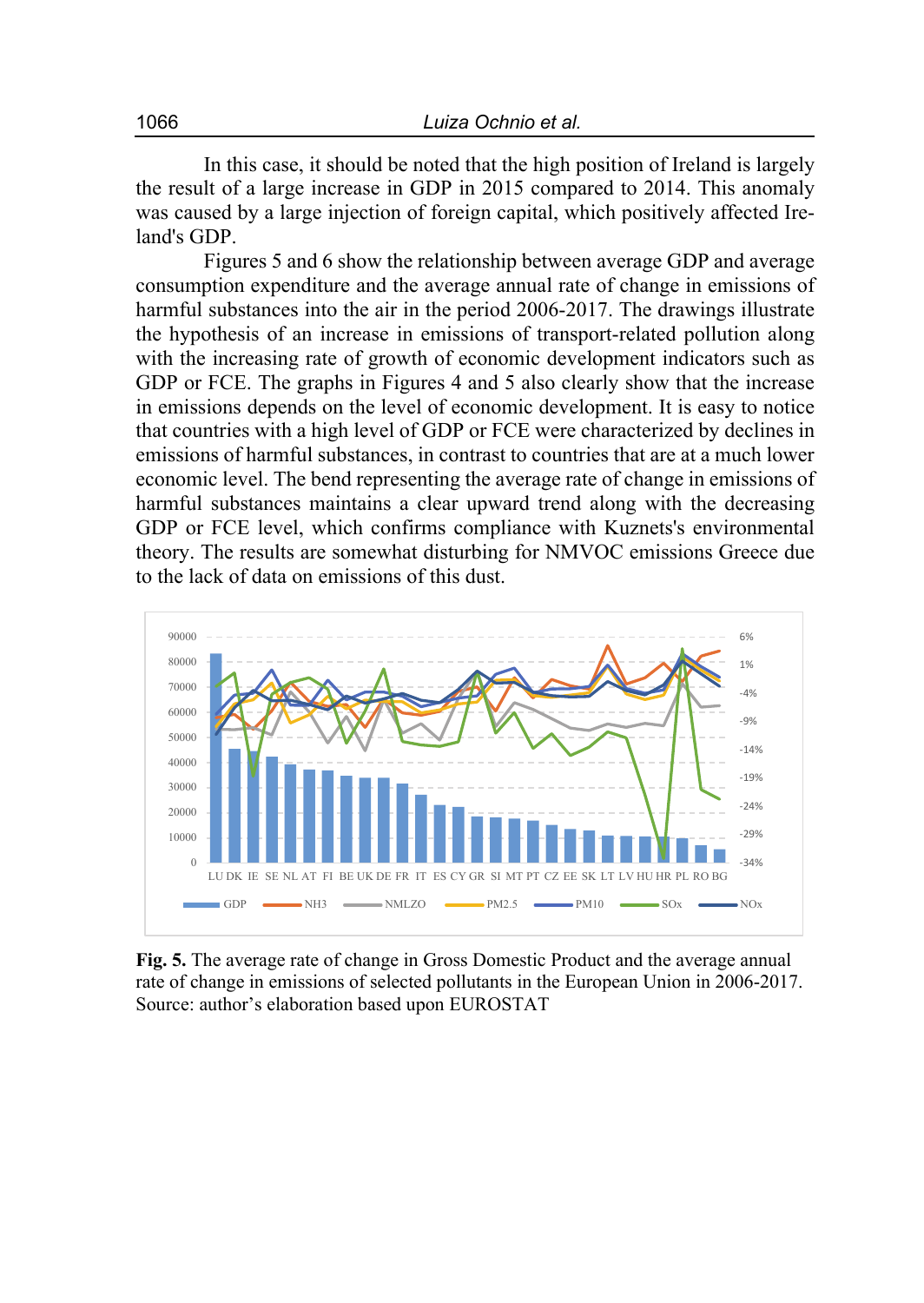

**Fig. 6.** The average rate of change in consumer spending and the average annual rate of change in emissions of selected pollutants in the European Union in the years 2006-2017. Source: author's elaboration based upon EUROSTAT

One of the aims of the paper was to rank the EU countries in such a way that the emission values of harmful substances from transport were calculated in proportion to the quality of road infrastructure, the area of the country and the number of cars. Table 2 shows the ranking obtained by means of multidimensional data analysis methods, the values of the syn-thetic variable Q and the groups formed.

|           | 2006-2009           |                |        | 2014-2017      |    |           | 2006-2009 |    | 2014-2017 |                |                |
|-----------|---------------------|----------------|--------|----------------|----|-----------|-----------|----|-----------|----------------|----------------|
| Country   | $\scriptstyle\rm O$ | R1             | O)     | R <sub>2</sub> | Gr | Country   | О         | R1 | О         | R <sub>2</sub> | Gr             |
| GR        | 0.1056              |                | 0.1524 |                | 1  | IE        | 0.2443    | 20 | 0.2626    | 15             |                |
| UK        | 0.1838              | 9              | 0.1581 | $\overline{c}$ | 1  | DK        | 0.2462    | 21 | 0.2702    | 16             |                |
| ES        | 0.1907              | 13             | 0.1607 | 3              | 1  | IT        | 0.2602    | 25 | 0.2908    | 17             |                |
| <b>SK</b> | 0.1882              | 12             | 0.1786 | $\overline{4}$ | 1  | FI        | 0.2476    | 22 | 0.2929    | 18             |                |
| EE        | 0.1609              | 5              | 0.1794 | 5              | 1  | <b>HR</b> | 0.3630    | 26 | 0.2954    | 19             |                |
| <b>FR</b> | 0.1733              | 8              | 0.1829 | 6              | 1  | LT        | 0.1578    | 3  | 0.3013    | 20             |                |
| CZ.       | 0.1719              | 7              | 0.1944 | 7              |    | NL        | 0.2138    | 16 | 0.3054    | 21             |                |
| RO        | 0.1590              | 4              | 0.2067 | 8              | 1  | DE        | 0.2267    | 17 | 0.3088    | 22             |                |
| <b>BE</b> | 0.1928              | 14             | 0.2092 | 9              | 1  | <b>SE</b> | 0.2527    | 23 | 0.3436    | 23             | $\overline{2}$ |
| AT        | 0.1875              | 11             | 0.2142 | 10             |    | CY        | 0.2591    | 24 | 0.3521    | 24             | $\overline{2}$ |
| LV        | 0.1412              | $\overline{c}$ | 0.2305 | 11             |    | MT        | 0.2394    | 18 | 0.3571    | 25             | $\overline{2}$ |
| PL        | 0.1633              | 6              | 0.2467 | 12             |    | BG        | 0.2427    | 19 | 0.3738    | 26             | $\overline{2}$ |
| HU        | 0.1848              | 10             | 0.2494 | 13             |    | LU        | 0.6806    | 28 | 0.5816    | 27             | 3              |
| SI        | 0.2126              | 15             | 0.2592 | 14             |    | PT        | 0.5396    | 27 | 0.6262    | 28             | 3              |

**Table 2.** Ranking and grouping of EU countries in terms of the amount of pollutant emissions from transport. Source: author's elaboration based upon EUROSTAT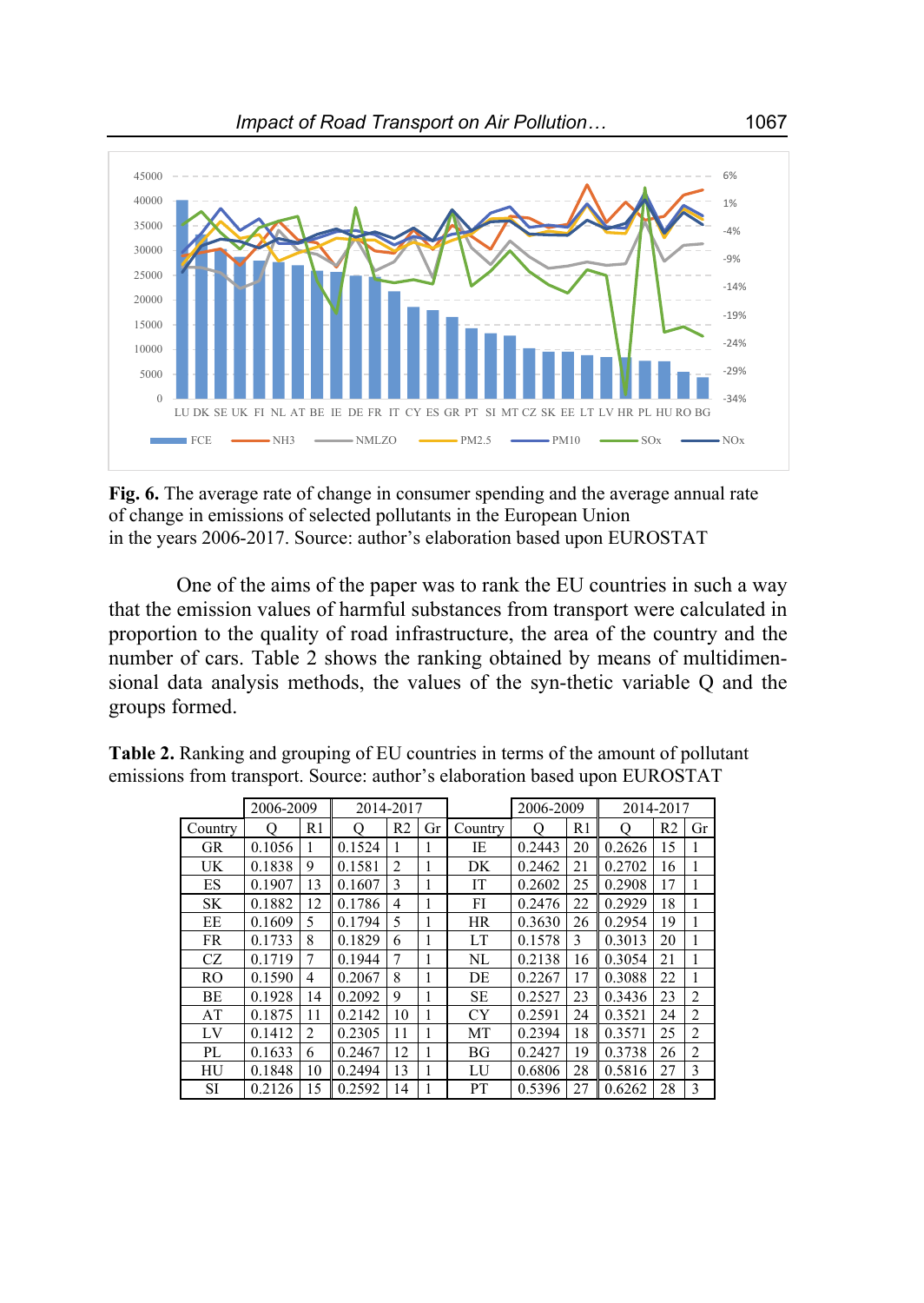Table 2 contains the Q indicators and positions that individual countries occupied in the ranking created on the basis of data on diagnostic variables from 2006-2009. The higher the country is in the ranking, the lower the emissions of harmful substances per country, road length and number of cars. You can see the changes that have occurred in terms of the Q factor in the above two 4-year periods. For some countries, these values decreased, e.g. for United Kingdom, Spain, Italy, Denmark, and in some increased (e.g. Lithuania, Latvia, Poland, Bulgaria). The high position of Greece is unreliable in this case due to zero NMVOC emission values. Luxembourg's low position, in turn, does not contradict previous analyzes. The Q index significantly decreased, which means a significant improvement, but still its high value did not allow this country to take a higher place in the ranking, which was built based on relative data. It is a small country with a relatively high population density, dense, as for the area occupied, network of good quality roads and a great geographical location when it comes to the communication route in Western Europe, hence, in terms of the country's surface or road infrastructure, the emission of pollution placed this country in group 3, together with Portugal, with the worst emission parameters.

#### **5. Conclusions**

The paper aimed at analyzing emissions of harmful substances from transport that have an adverse effect on the environment in the European Union in the years 2006-2017. Reports and summaries in this regard provide the total annual value of emissions, while the paper attempts to look at the issue of emissions in a way that takes into account other factors related to transport. It is logical that a smaller and non-transit country (such as the island of Malta or Cyprus) will see lower emissions, and large-scale countries with well-developed road infrastructure are not able to have such low emission rates, despite attempts to reduce them. Taking into account the length of roads, the country's area and the number of cars, the dynamics of emission changes (i.e. its reduction in time), the countries can be divided into groups of the largest and smallest emitters, and the results more comprehensively reflect the reality. Thanks to the use of multidimensional data analysis methods and a multifaceted view, the results of calculations better reflect the capabilities of countries in reducing emissions of major harmful substances over the years and allow a different view on the problem of the state of pollution caused by the branch of economy which is transport. It turns out that this approach gives quite surprising results, which in no way undermine other considerations on the dynamics of changes in emitted harmful substances. The example of Luxembourg and its situation, where large emission of harmful substances in a small area is not only the result of a lack of pro-ecological actions on the part of the government, but geopolitical conditions. The ranking created in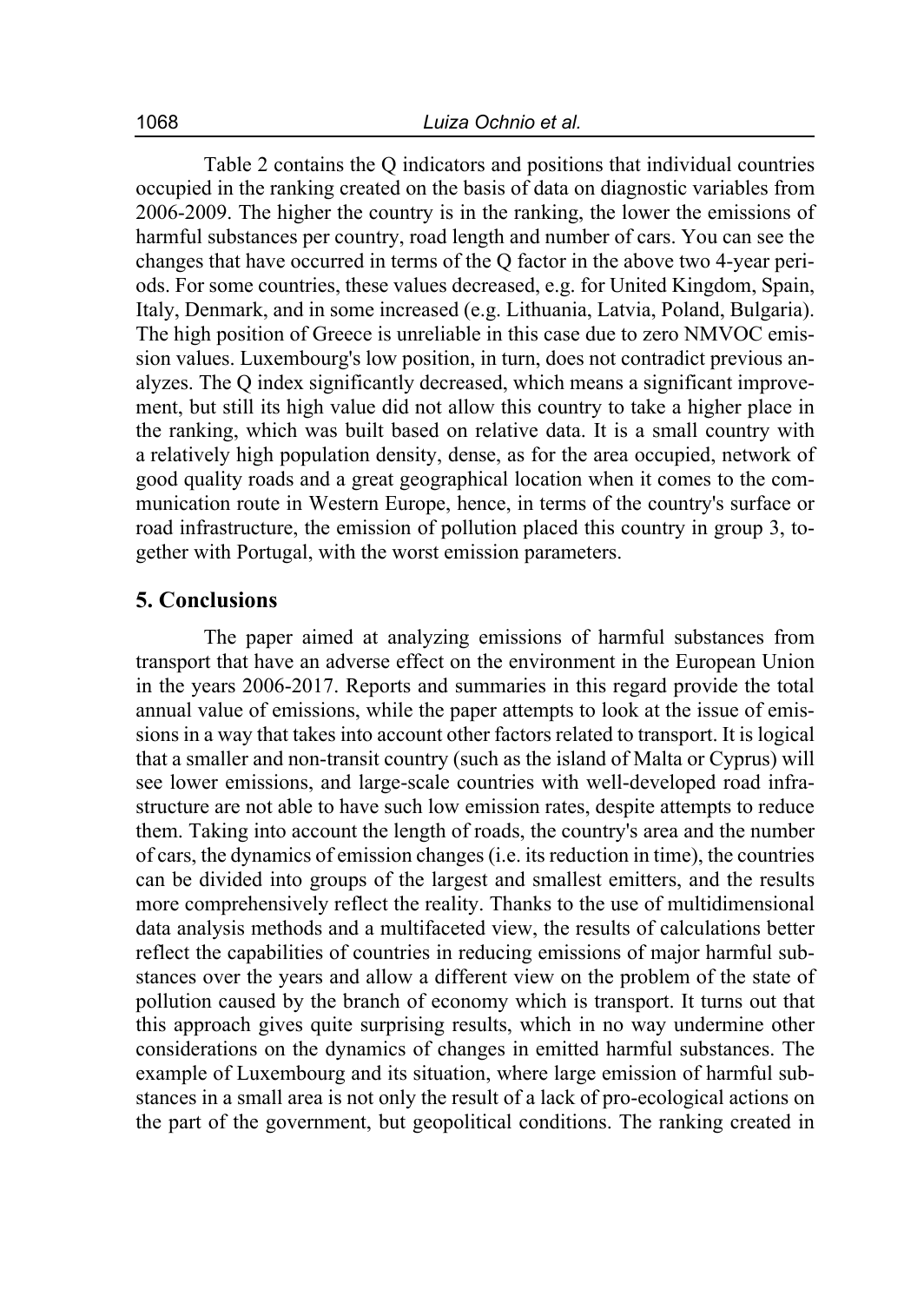this way also presents Poland – the main emitter of the harmful substances under study in a more favorable light, although at the same time the country in the 12 year period fell by 6 positions. The ranking pointed to Portugal and Luxembourg as countries with relatively high emissions (group 3), countries with moderate emissions are Bulgaria, Malta, Cyprus and Sweden (group 2).

Analysis of data on the rate of changes in emissions and the volume of GDP in EU countries also indicates compliance with the Kuznets environmental curve – countries with lower economic levels have poorer indicators regarding environmental protection.

#### **References**

- Achour, H., Belloumi, M. (2016). Investigating the causal relationship between transport infrastructure, transport energy consumption and economic growth in Tunisia. *Renewable and Sustainable Energy Reviews*, *56*, 988-998.
- Al-Dhurafi, N.A., Masseran, N., Zamzuri, Z.H., Razali, A.M. (2018). Modeling unhealthy air pollution index using a peaks-over-threshold method. *Environmental Engineering Science*, *35*(2), 101-110.
- Al-Mulali, U., Saboori, B., Ozturk, I. (2015). Investigating the environmental Kuznets curve hypothesis in Vietnam. *Energy Policy*, *76*, 123-131.
- Álvarez, I.C., Barbero, J., Zofío, J.L. (2016). A spatial autoregressive panel model to analyze road network spillovers on production. *Transportation Research Part A: Policy and Practice*, *93*, 83-92.
- Andreoni, J., Levinson, A. (2001). The simple analytics of the environmental Kuznets curve. *Journal of Public Economics*, *80*(2), 269-286.
- Ansuategi A., Barbier E.B., Perrings C.A. (1998). The Environmental Kuznets Curve, van den Bergh J.C.J.M., Hofkes M.W. (eds), Theory and Implementation of Economic Models for Sustainable Development, Kluwer Academic Publishers. Brimblecombe, P. (1977). London air pollution, 1500-1900. *Atmospheric Environment* (1967), *11*(12), 1157-1162.
- Apergis, N., Ozturk, I. (2015). Testing environmental Kuznets curve hypothesis in Asian countries. *Ecological Indicators*, *52*, 16-22.
- Baloch, M.A. (2018). Dynamic linkages between road transport energy consumption, economic growth, and environmental quality: evidence from Pakistan. *Environmental Science and Pollution Research*, *25*(8), 7541-7552.
- Brand, C. (2016). Beyond 'Dieselgate': Implications of unaccounted and future air pollutant emissions and energy use for cars in the United Kingdom. *Energy Policy*, *97*, 1-12.
- Builtjes, P., Paine, R. (2003). The Problem–Air Pollution, In: Zannetti P. (ed.) *Air Quality Modeling – Theories, Methodologies, Computational Techniques and Available Databases and Software*, The EnviroComp Institute and the Air & Waste Management Association, Westford, 1-20.
- Button, K.J. (1994). Alternative approaches toward containing transport externalities: an international comparison. *Transportation Research Part A: Policy and Practice*, *28*(4), 289-305.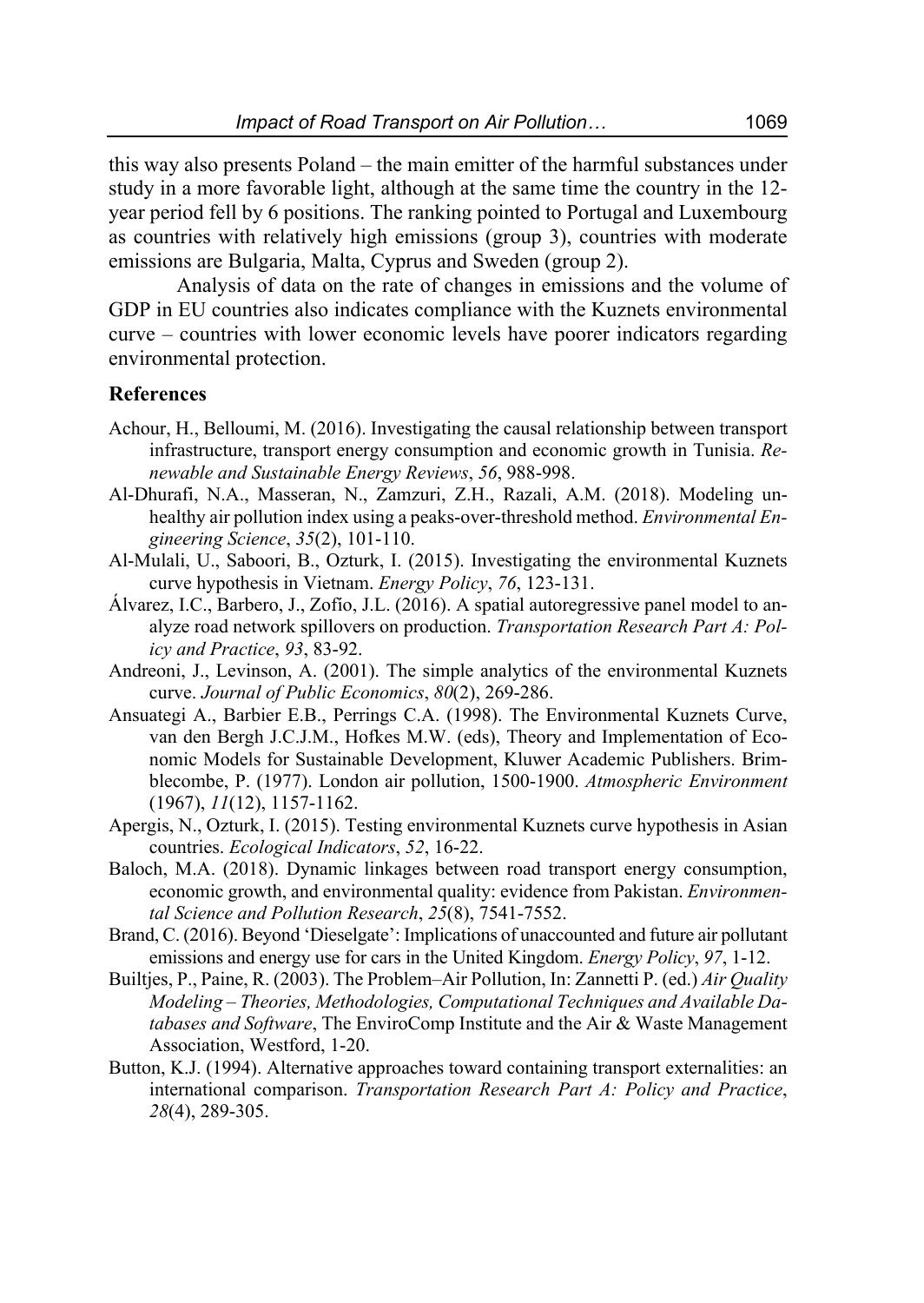- Celbis, G., Nijkamp, P., Poot, J. (2014). Infrastructure and trade: A meta-analysis. *Region*, *1*(1), 25-64.
- Chapman, S., Meliciani, V. (2017). Behind the pan‐European convergence path: The role of innovation, specialisation and socio‐economic factors. *Growth and Change*, *48*(1), 61-90.
- Cole, M.A. (2003). Development, trade, and the environment: How robust is the environmental Kuznets curve? *Environment and Development Economics*, *8*(4), 557-580.
- Crippa, M., Janssens-Maenhout, G., Dentener, F., Guizzardi, D., Sindelarova, K., Muntean, M., Van Dingenen, R., Granier, C. (2016). Forty years of improvements in European air quality: regional policy-industry interactions with global impacts. *Atmospheric Chemistry and Physics*, *16*(6), 3825-3841.
- Daly, A., Zannetti, P. (2007). An introduction to air pollution–definitions, classifications, and history, In: Zannetti, P., Al-Ajmi D., Al-Rashied S. (eds.) *Ambient air pollution*. The Arab School for Science and Technology and The EnviroComp Institute, Damascus, 1-14.
- Dasgupta, S., Laplante, B., Wang, H., Wheeler, D. (2002). Confronting the environmental Kuznets curve. *Journal of EconomicP*, *16*(1), 147-168.
- Del Bo, C.F., Florio, M. (2012). Infrastructure and growth in a spatial framework: evidence from the EU regions. *European planning studies*, *20*(8), 1393-1414.
- Dinda, S. (2004). Environmental Kuznets curve hypothesis: a survey. *Ecological Economics*, *49*(4), 431-455.
- Dodgson, J.S. (1973). External effects and secondary benefits in road investment appraisal. *Journal of Transport Economics and Policy*, *7*(2), 169-185.
- Dore, C.J., Goodwin, J.W.L., Watterson, J.D., Murrells, T.P., Passant, N.R., Hobson, M. M., Haigh, K.E., Baggott, S.L., Pye, S.T., Coleman, P.J., King, K.R. (2003). *UK emissions of air pollutants 1970 to 2001*. 15th Annual Report from the UK National Atmospheric Emissions Inventory (NAEI), National Environmental Technology Centre, Abingdon, 1-194.
- Dzikuc, M., Adamczyk, J., Piwowar, A. (2017). Problems associated with the emissions limitations from road transport in the Lubuskie Province (Poland). *Atmospheric Environment*, *160*, 1-8.
- Dzikuc, M., Dzikuc, M. (2018). The prospects for limiting emissions from road transport: a case study for the Middle Odra and Poland. *In IOP Conference Series: Earth and Environmental Science*, *121*(3), 1-8.
- EEA, (2018). *Air quality in Europe 2018 report*, EEA Report No 12/2018, European Environment Agency EEA, Luxembourg.
- EEA, (2019a). *Air quality in Europe 2019 report*, EEA Report No 10/2019, European Environment Agency EEA, Luxembourg.
- EEA, (2019b). *Annual European Union greenhouse gas inventory 1990-2017 and inventory report 2019*, EEA Report No 6/2019, European Environment Agency EEA, Luxembourg.
- EEA, (2019c). *European Union emission inventory report 1990-2017 under the UNECE Convention on Long-range Transboundary Air Pollution (LRTAP)*, EEA Report No 8/2019, European Environment Agency EEA, Luxembourg.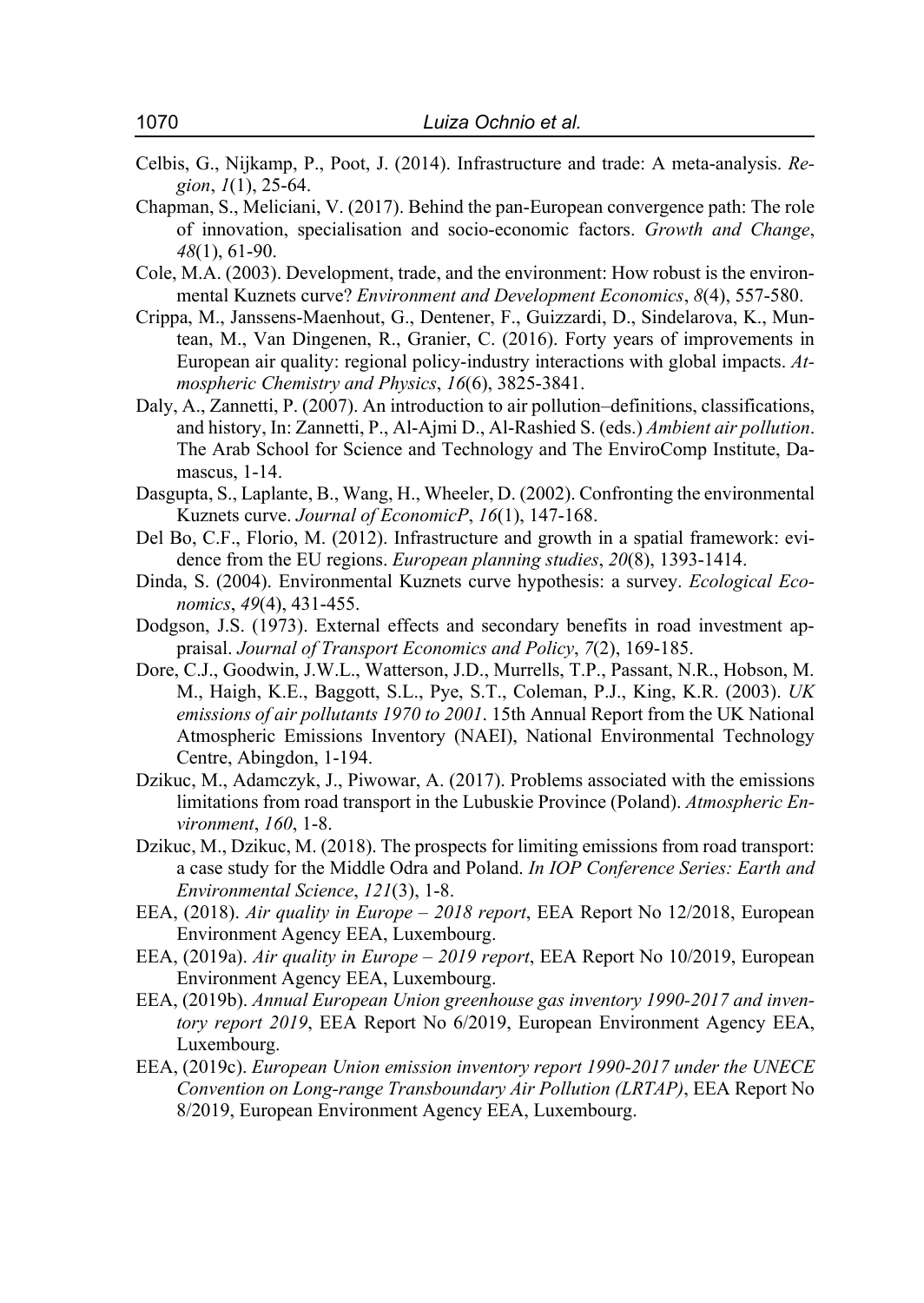- European Commission, (2018). *Statistical pocketbook 2018 EU transport in figures*. Directorate-General for Mobility and Transport, Luxembourg.
- Eurostat (2020). https://ec.europa.eu/eurostat/data/database
- Fameli, K.M., Assimakopoulos, V.D. (2015). Development of a road transport emission inventory for Greece and the Greater Athens Area: Effects of important parameters. *Science of the Total Environment*, *505*, 770-786.
- Fiedor, B. (2002). *Podstawy ekonomii środowiska i zasobów naturalnych*. C.H. Beck, Warszawa, 47-74.
- Gherghina, S., Onofrei, M., Vintilă, G., Armeanu, D. (2018). Empirical evidence from EU-28 countries on resilient transport infrastructure systems and sustainable economic growth. *Sustainability*, *10*(8), 2900.
- Grange, S.K., Lewis, A.C., Moller, S.J., Carslaw, D.C. (2017). Lower vehicular primary emissions of NO 2 in Europe than assumed in policy projections. *Nature Geoscience*, *10*(12), 914.
- Gwilliam, K. M., Geerlings, H. (1994). New technologies and their potential to reduce the environmental impact of transportation. *Transportation Research Part A: Policy and Practice*, *28*(4), 307-319.
- Guevara, M. (2016). Emissions of Primary Particulate Matter. *Airborne Particulate Matter: Sources, Atmospheric Processes and Health*, *42*, 1-34.
- Harbaugh, W.T., Levinson, A., Wilson, D.M. (2002). Reexamining the empirical evidence for an environmental Kuznets curve. *Review of Economics and Statistics*, *84*(3), 541-551.
- Himanen, V., Lee-Gosselin, M., Perrels, A. (2005). Sustainability and the interactions between external effects of transport. *Journal of Transport Geography*, *13*(1), 23-28.
- Hu, A., Liu, S. (2010). Transportation, economic growth and spillover effects: The conclusion based on the spatial econometric model. *Frontiers of Economics in China*, *5*(2), 169-186.
- Jebli, M.B., Youssef, S.B., Ozturk, I. (2016). Testing environmental Kuznets curve hypothesis: The role of renewable and non-renewable energy consumption and trade in OECD countries. *Ecological Indicators*, *60*, 824-831.
- Jiang, X., Zhang, L., Xiong, C., Wang, R. (2016). Transportation and regional economic development: analysis of spatial spillovers in China provincial regions. *Networks and Spatial Economics*, *16*(3), 769-790.
- Kamińska, J.A. & Turek, T. (2020). Explicit and implicit description of the factors impact on the NO<sub>2</sub> concentration in the traffic corridor. *Archives of Environmental Protection, 46*(1), 93-99. DOI: 10.24425/aep.2020.132530
- Konečný, V., Petro, F., Berežný, R. (2016). Calculation of emissions from transport services and their use for the internalisation of external costs in road transport. *Perner's Contacts*, *11*, 68-82.
- Koszela, G., Ochnio L., Rokicki T. (2019). Emissions of Air Pollutants in European Union Countries – Multidimensional Data Analysis. *Rocznik Ochrona Środowiska, 21*, 987-1000.
- Kukuła, K. (2014). Wybrane problemy ochrony środowiska w Polsce w świetle wielowymiarowej analizy porównawczej. *Quantitative Methods in Economics,* XV/3, 169-188.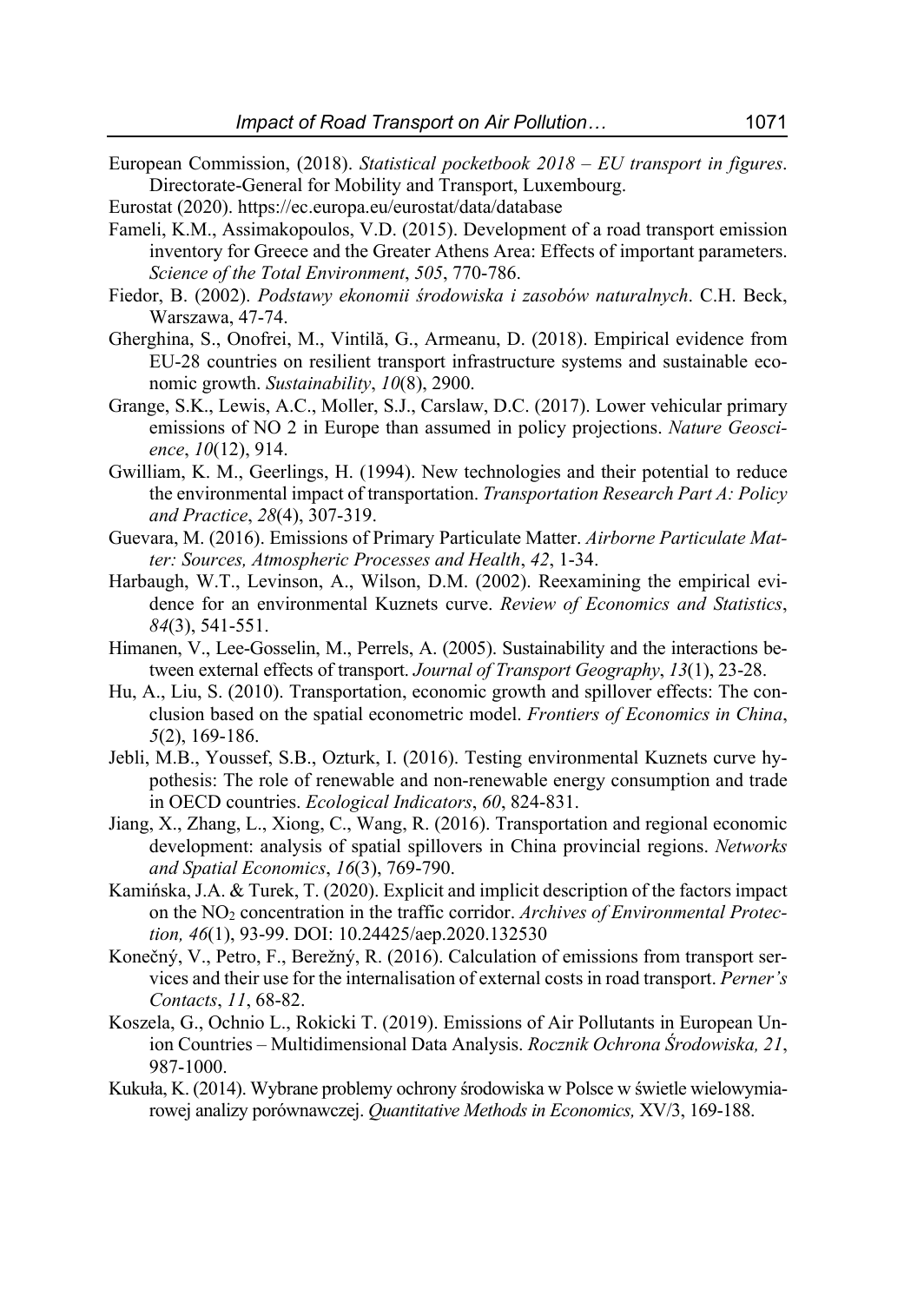- Lau, L.S., Choong, C.K., Ng, C.F. (2018). Role of Institutional Quality on Environmental Kuznets Curve: A Comparative Study in Developed and Developing Countries. *In Advances in Pacific Basin Business, Economics and Finance*. Emerald Publishing Limited, 223-247.
- Mostert, M., Limbourg, S. (2016). External costs as competitiveness factors for freight transport – a state of the art. *Transport Reviews*, *36*(6), 692-712.
- Mostert, M., Caris, A., Limbourg, S. (2017). Road and intermodal transport performance: the impact of operational costs and air pollution external costs. *Research in Transportation Business & Management*, *23*, 75-85.
- Peters, L.K., Jouvanis, A.A. (1979). Numerical simulation of the transport and chemistry of CH4 and CO in the troposphere. *Atmospheric Environment*, *13*, 1443.
- Rokicki, T. (2016). Situation of steel industry in European Union, *In Metal 2016: 25th Anniversary International Conference on Metallurgy and Materials. Conference Proceedings*. Ostrava: TANGER Ltd., 2016, 1981-1986.
- Rokicki T., (2017). Segmentation of the EU countries in terms of the mettalurgical industry, *In Metal 2017: 26th Anniversary International Conference on Metallurgy and Materials. Conference Proceedings*. Ostrava: TANGER Ltd., 2017, 184.
- Rokicki T., Michalski K., Ratajczak M., Szczepaniuk H., Golonko M., (2018). Wykorzystanie odnawialnych źródeł energii w krajach Unii Europejskiej. *Rocznik Ochrona Środowiska*, *20*, 1318-1334.
- Rothengatter, W. (1994). Do external benefits compensate for external costs of transport? *Transportation Research Part A: Policy and Practice*, *28*(4), 321-328.
- Saidi, S., Hammami, S. (2017). Modeling the causal linkages between transport, economic growth and environmental degradation for 75 countries. *Transportation Research Part D: Transport and Environment*, *53*, 415-427.
- Stern, D.I., Common, M.S., Barbier, E.B. (1996). Economic growth and environmental degradation: the environmental Kuznets curve and sustainable development. *World development*, *24*(7), 1151-1160.
- Stern, D.I. (2004). The rise and fall of the environmental Kuznets curve. *World development*, *32*(8), 1419-1439.
- Stetjuha, A. (2017). Manifestation and record of the externalities in the transport services implementation. *Procedia Engineering*, *178*, 452-460.
- Sówka, I., Badura, M., Pawnuk, M., Szymański, P., Batog P. (2020). The use of the GIS tools in the analysis of air quality on the selected University campus in Poland. *Archives of Environmental Protection, 46*(1), 100-106. DOI: 10.24425/aep. 2020.132531
- Verhoef, E. (1994). External effects and social costs of road transport. *Transportation Research Part A: Policy and Practice*, *28*(4), 273-287.
- Vlahinić Lenz, N., Pavlić Skender, H., & Mirković, P.A. (2018). The macroeconomic effects of transport infrastructure on economic growth: the case of Central and Eastern EU member states. *Economic research-Ekonomska istraživanja*, *31*(1), 1953-1964.
- Yu, N., De Jong, M., Storm, S., Mi, J. (2013). Spatial spillover effects of transport infrastructure: evidence from Chinese regions. *Journal of Transport Geography*, *28*, 56-66.